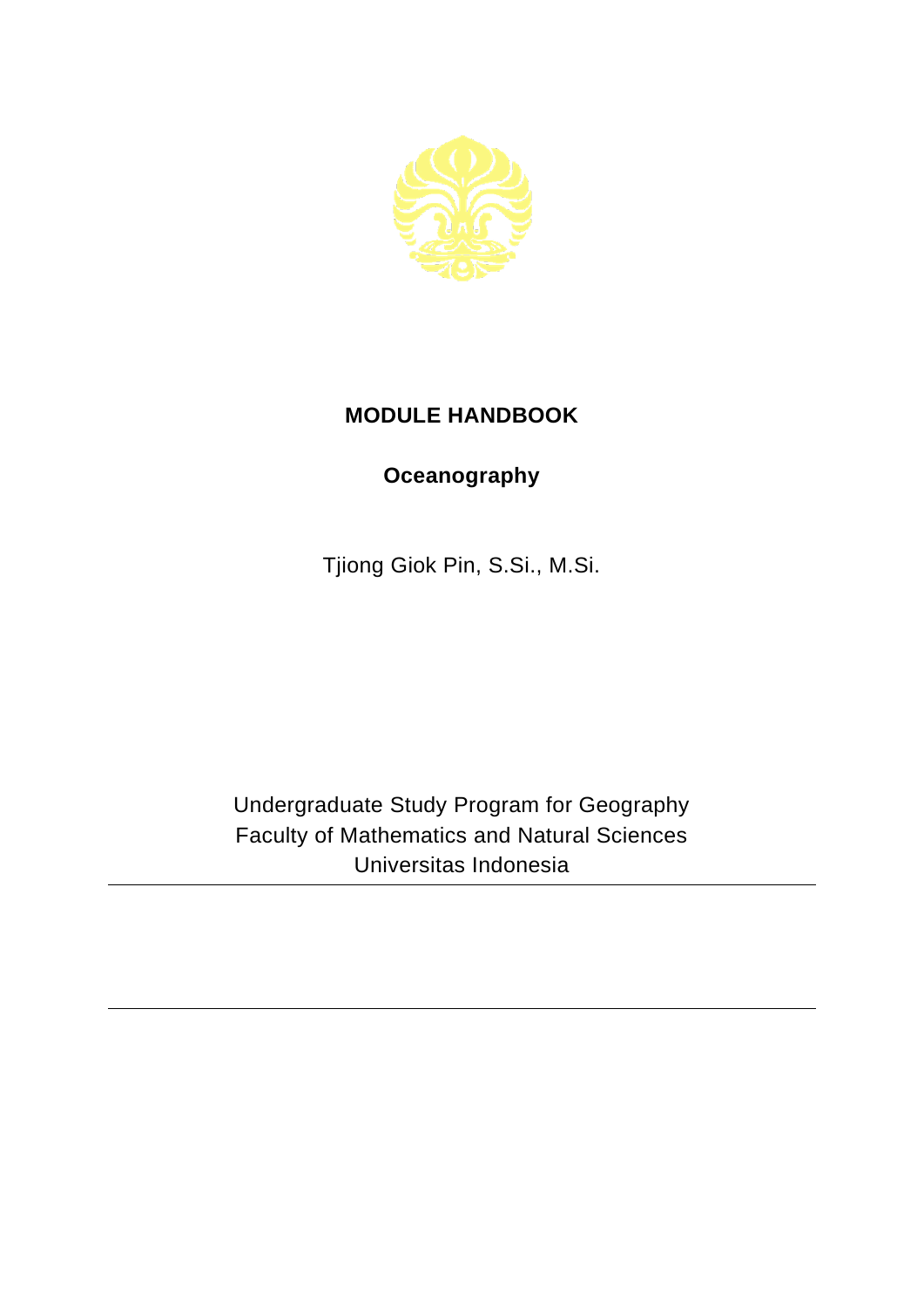| Module designation                                                 | Oceanography                                                                                                                                                                                                                                                                                                                                                                                                                                                                                                                                                                                                                                                                |
|--------------------------------------------------------------------|-----------------------------------------------------------------------------------------------------------------------------------------------------------------------------------------------------------------------------------------------------------------------------------------------------------------------------------------------------------------------------------------------------------------------------------------------------------------------------------------------------------------------------------------------------------------------------------------------------------------------------------------------------------------------------|
| Semester(s) in which the module is<br>taught                       | Flfth (5th) Semester                                                                                                                                                                                                                                                                                                                                                                                                                                                                                                                                                                                                                                                        |
| Person responsible for the module                                  | Tjiong Giok Pin, S.Si., M.Si.                                                                                                                                                                                                                                                                                                                                                                                                                                                                                                                                                                                                                                               |
| Lecturer                                                           | Tjiong Giok Pin, S.Si., M.Si.<br>1.<br>2.<br>Nurul Sri Rahatiningtyas, S.Si., M.Si.<br>3.                                                                                                                                                                                                                                                                                                                                                                                                                                                                                                                                                                                   |
| Language                                                           | Bahasa Indonesia                                                                                                                                                                                                                                                                                                                                                                                                                                                                                                                                                                                                                                                            |
| Relation to curriculum                                             | Elective                                                                                                                                                                                                                                                                                                                                                                                                                                                                                                                                                                                                                                                                    |
| Teaching methods                                                   | Student-centered Learning and combination with Cooperative Learning                                                                                                                                                                                                                                                                                                                                                                                                                                                                                                                                                                                                         |
| Workload (incl. contact hours, self-<br>study hours)               | 1.<br>Lectures: 100 minutes per week per semester<br>2.<br>Assignment: 120 minutes per week per semester<br>Independent study: 120 minutes per week per semester<br>3.<br>Minutes x weeks x semester: 340 x 14 x 1 = 4760 minutes per<br>4.<br>semester<br>5.<br>Midterm Examination: 100 minutes per semester<br>Final Examination: 100 minutes per semester<br>6.<br>7.<br>Total workload per semester: 4950 minutes / 82 hours 40 minutes                                                                                                                                                                                                                                |
| Credit points                                                      | $2$ (Two)                                                                                                                                                                                                                                                                                                                                                                                                                                                                                                                                                                                                                                                                   |
| Required and recommended pre-<br>requisites for joining the module | 1.<br>Hydrogeography                                                                                                                                                                                                                                                                                                                                                                                                                                                                                                                                                                                                                                                        |
| Module objectives/intended learn-<br>ing outcomes                  | After completing this course, students are able to understand the<br>characteristics and characteristics of the ocean chemistry and related to<br>climate patterns, the distribution of marine biota, coastal forms, and<br>applications in the field of maritime, and are able to present<br>systematically in writing both in writing and verbally                                                                                                                                                                                                                                                                                                                        |
| Content                                                            | Introduction to Oceanography<br>1.<br>The Concept of Oceanographic Science<br>2.<br>3.<br>The Physical Characteristic of the Sea (Sea Geology, Coastline,<br>Coastal Morphology Formed, Coral Reef Formed, Seabed<br>Morphology Formed)<br>Bathymetry (Bathymetry Mapping, Ocean Currents, Sea Water<br>4.<br>Tidal)<br>Chemical Characteristics Sea Water (Ocean Chemical Composition)<br>5.<br>Salinity (Seawater Salinity and Salinity at the Mouth of the River and<br>6.<br>Estuary)<br>Oxygen Levels<br>7.<br>Seabed Morphology Formed<br>8.<br>Bathymetry<br>9.<br>10. Modeling in Geography Information Systems<br>11. Application in Geography Information Systems |
| <b>Examination forms</b>                                           | $\overline{\phantom{a}}$                                                                                                                                                                                                                                                                                                                                                                                                                                                                                                                                                                                                                                                    |
| Study and examination require-<br>ments                            | Quiz (10%)<br>1.<br>Individual Score (35%)<br>2.<br>Group Score (20%)<br>3.<br>Mid Examination (15%)<br>4.<br>Final Examination (20%)<br>5.                                                                                                                                                                                                                                                                                                                                                                                                                                                                                                                                 |